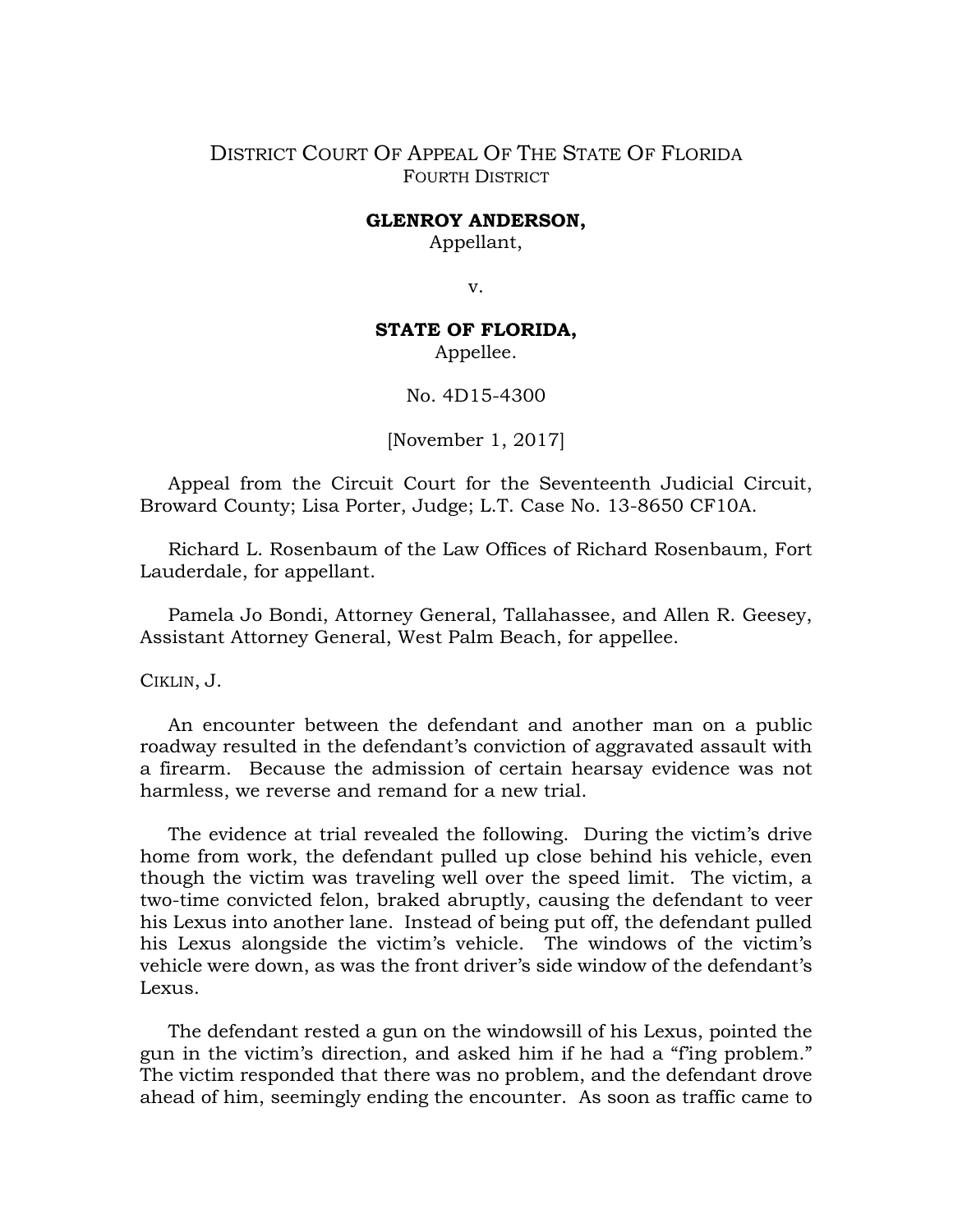a stop, however, the defendant opened the door of his Lexus, placed one foot on the ground, and looked back at the victim. The victim put his car in reverse and threw up his hands to indicate that he was not interested in a confrontation. The defendant sped away. The victim followed at a distance and was able to obtain the license plate number on the defendant's Lexus, which he immediately reported to a 911 operator.

During the investigation, law enforcement officers spoke to both the victim and the defendant. The victim described the gun as "nickel plated or chrome, something along those lines," and as a silver automatic firearm. He also stated that holes on the front of the gun were "silver because it's stainless steel."

When the defendant was arrested about three weeks after the incident, a gun with a silver upper portion and black lower portion was recovered from his Lexus.

The case proceeded to trial. The victim first testified that the gun was a nine-millimeter "nickel plated chrome plated gun," and that on the portion of the gun facing him, he observed the hole "where the bullet comes out," and a smaller hole below it. Next, an investigating officer testified over a hearsay objection that "[t]he victim [had previously] said that the gun had a silver or nickel plated top, or what we call upper, and the lower was black and then what struck me about what he said was he said it had two holes, one larger on top and one smaller hole on the bottom."

The officer testified that the gun found in the defendant's Lexus "was a semi-auto and it had a distinct feature that I found which was it had the stainless steel upper with black lower." Over still another hearsay objection, the officer also testified that victim's description of the gun was "distinctive" as he described the gun as "a stainless steel upper with black lower," and there was one hole over a smaller hole.

The defendant denied pointing a gun at the victim, although he acknowledged that he owned a gun and was licensed to carry a concealed weapon. The concealed firearm license was entered into evidence. The defendant and his girlfriend testified that the gun was packed away the day of the incident, as the two were in the midst of moving and did not want the gun to be accessible to the girlfriend's toddler. The defendant's employer testified that the defendant left work the day of the incident around the timeframe of the incident.

"The standard of review of a trial court's decision on the admissibility of evidence is generally an abuse of discretion standard. However, the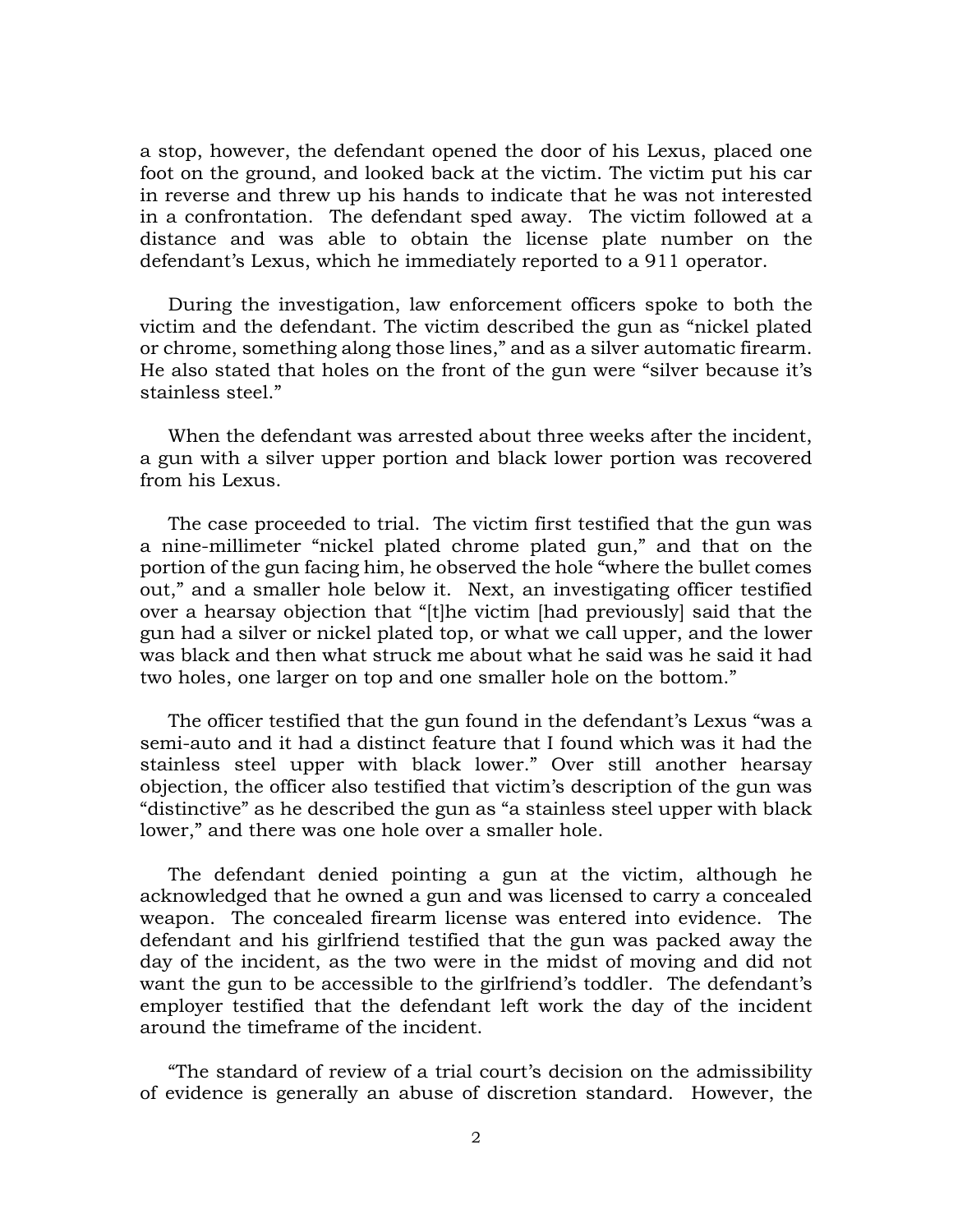question of whether evidence falls within the statutory definition of hearsay is a matter of law, subject to *de novo* review." *Burkey v. State*, 922 So. 2d 1033, 1035 (Fla. 4th DCA 2006).

*The state does not dispute that the testimony the defense objected to is hearsay*. *See* § 90.801(1)(c), Fla. Stat. (2015) ('"Hearsay' is a statement, other than one made by the declarant while testifying at the trial or hearing, offered in evidence to prove the truth of the matter asserted."). There is no question that the testimony was offered to prove the truth of the matter asserted—the physical characteristics of the gun that the defendant was alleged to have brandished during the altercation. The state did not argue at trial nor does it argue on appeal that the testimony is subject to an exception to the hearsay rule. *Thus, the only issue for this court is whether the error was harmless.*

"The harmless error test . . . places the burden on the state, as the beneficiary of the error, to prove beyond a reasonable doubt that the error complained of did not contribute to the verdict or, alternatively stated, that there is no reasonable possibility that the error contributed to the conviction." *State v. DiGuilio*, 491 So. 2d 1129, 1135 (Fla. 1986). "The test for harmless error focuses on the effect of the error on the trier of fact." *Johnson v. State*, 53 So. 3d 1003, 1007 (Fla. 2010). Further—we importantly note—the test is not:

a sufficiency-of-the-evidence, a correct result, a not clearly wrong, a substantial evidence, a more probable than not, a clear and convincing, or even an overwhelming evidence test. Harmless error is not a device for the appellate court to substitute itself for the trier-of-fact by simply weighing the evidence.

## *Id*. (quoting *DiGuilio*, 491 So. 2d at 1139).

The state argues that the erroneously admitted testimony was "largely cumulative" to other unobjected to testimony and evidence offered at trial and thus was harmless. *See English v. State*, 43 So. 3d 871, 872 (Fla. 5th DCA 2010) (recognizing that the contents of a BOLO were inadmissible as they contained incriminating hearsay statements but that the error was harmless where the victim testified to the same information at trial).

Here, the evidence that was admitted without objection by either party characterized the victim's description of the gun as "nickel-plated chromeplated," "silver," "silver top," and with two holes. Conversely, the state presented the testimony of a police officer who stated that the gun found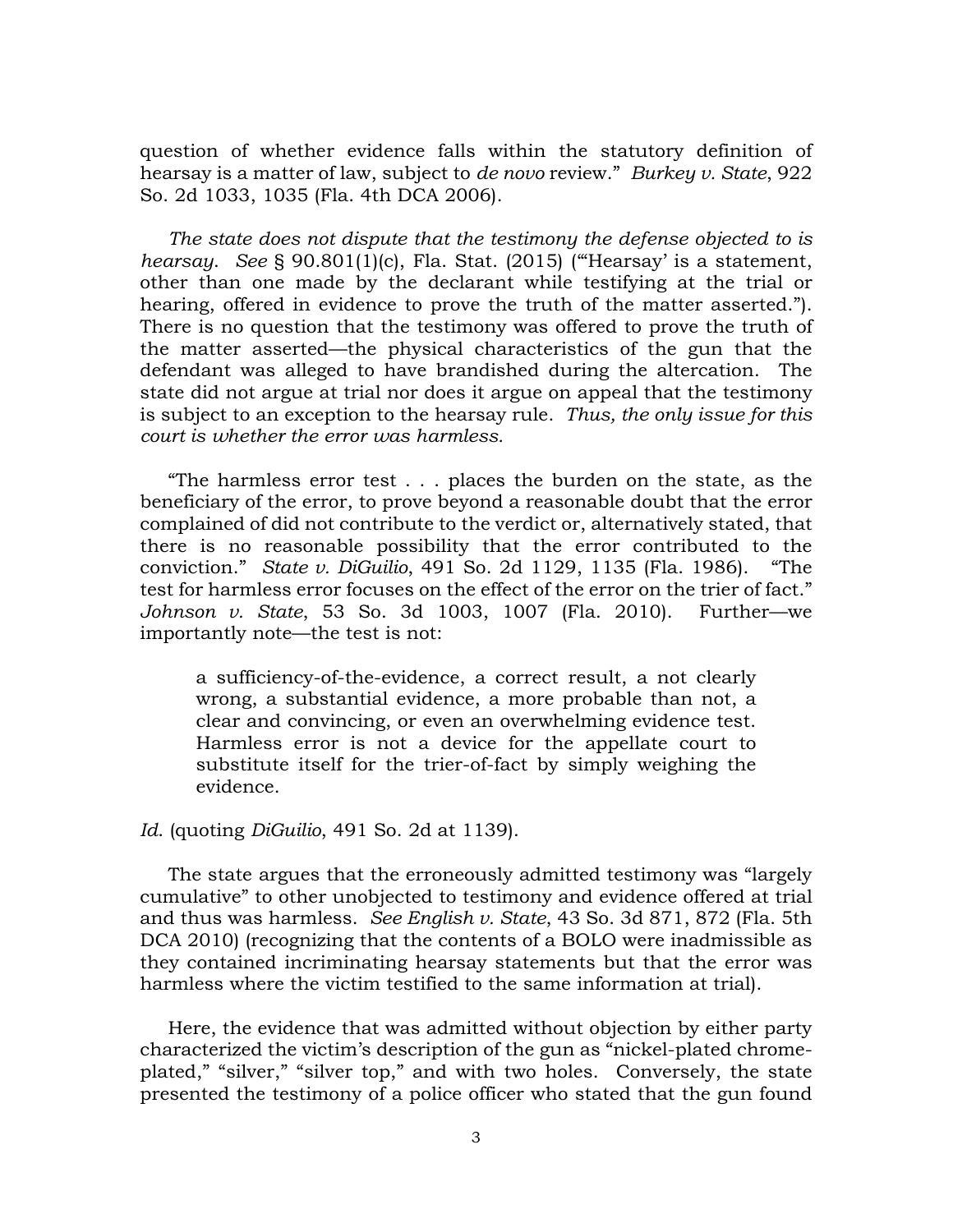in the defendant's car had a stainless steel upper and a black lower and over the hearsay objection at issue, that the victim had earlier described the gun as having a silver or nickel-plated top with a black lower section.

Ultimately, this case came down to credibility and to whether the jury believed the defendant's claim that he did not have his gun on the day of the incident. The officer's hearsay testimony was the *only evidence* corroborating that the victim's previous descriptions of the gun matched one of the distinctive color features of the defendant's gun: its silver upper portion and black lower portion.[1](#page-3-0)

Considering all of the evidence - including testimony from a law enforcement officer, whose veracity is generally regarded as highly credible, and the fact that the jury made a specific request to see the gun during its deliberations - it cannot be said that there is no reasonable possibility the hearsay testimony affected the verdict.

*Reversed and remanded for new trial.*

TAYLOR, J., concurs. MAY, J., dissents with opinion.

MAY, J., dissenting.

I respectfully dissent. As the majority emphasizes, the only issue for our review is whether the admission of the detective's hearsay testimony was harmless. The State argues, and I agree, that the testimony was cumulative of the victim's statement and trial testimony describing the gun. In short, it was harmless.

The hearsay consisted of two answers to questions asked of the detective at trial. Over defense hearsay objections, the detective testified:

The victim said that the gun had a silver or nickel plated top, or what we call upper, and the lower was black and then what struck me about what he said was he said it had two holes, one larger hole on top and one smaller hole on the bottom.

The distinctive was that it was a stainless steel upper with

<span id="page-3-0"></span><sup>1</sup> "[W]here the key witness's credibility has been put in issue, it cannot be doubted that corroborating testimony may play a substantial role in the jury's weighing of the evidence." *Conley v. State*, 620 So. 2d 180, 184 (Fla. 1993).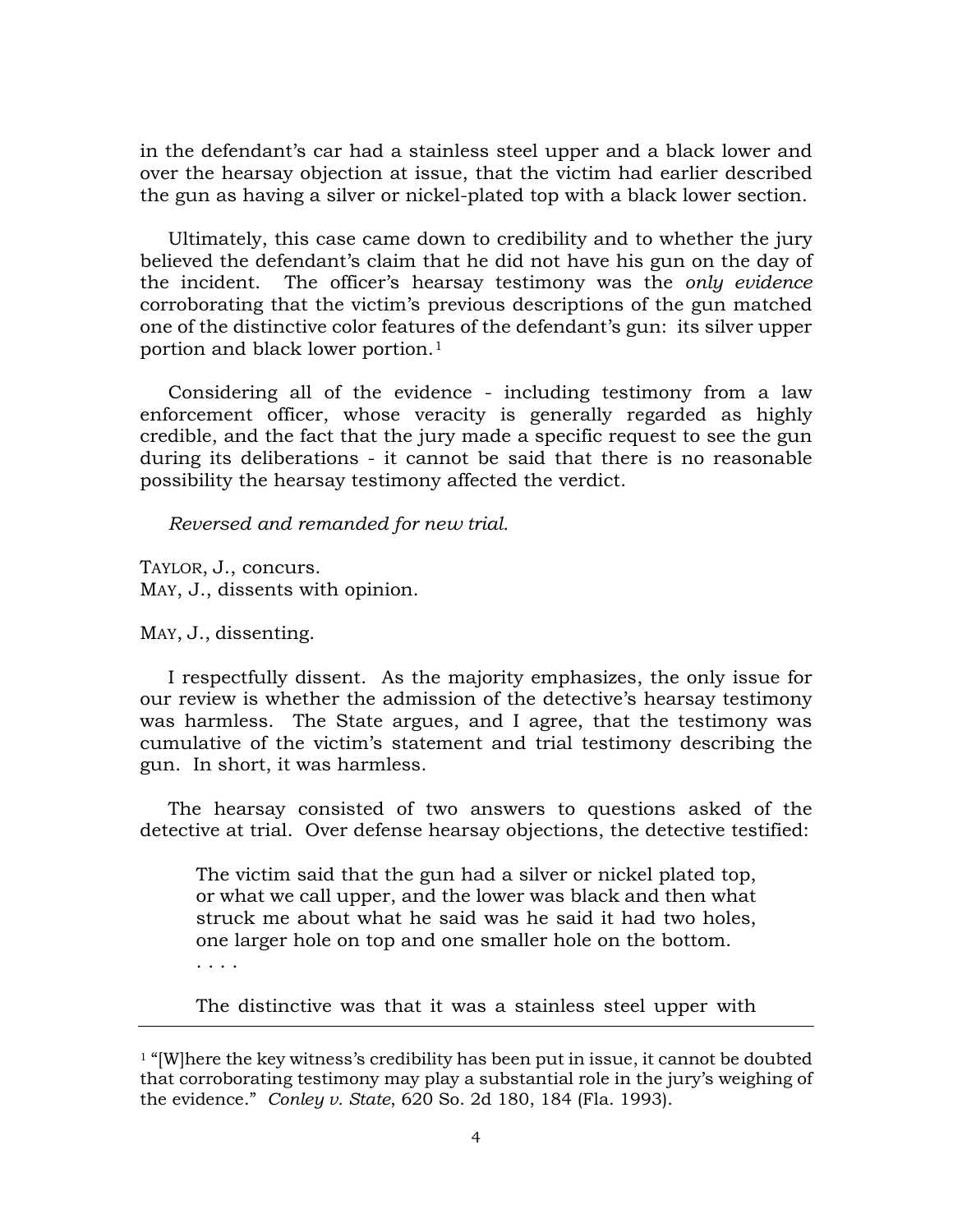black lower and the hole on top which was the barrel of the gun was bigger and then the description was that there was a hole on the bottom, but I knew that just couldn't be but I figured the []hole on the bottom was the spring guide.

But, the detective also testified that he drew a sketch of the gun based on the victim's description. The sketch showed the two holes on the front of the gun with the larger hole on top and the smaller hole below the barrel. The sketch was admitted into evidence without objection.

The defendant was arrested three weeks after the incident, and consented to a search of his car. A deputy found a gun in the glove compartment. It was a "semi-auto" with a stainless steel upper with black lower. The gun was admitted into evidence without objection.

In a recorded police interview, the defendant admitted he owned the gun found in his car, which matched the description of the gun given by the victim. But, the defendant claimed the gun was not in his car on the date of the incident. The detective informed the defendant that the victim told him about the "distinctive" feature of the large hole over the smaller hole, and the "silver top."

The victim testified at trial that he "saw the opening to where the bullet comes out and right below it was the little opening." He reiterated that the gun was "nickel plated or chrome, something along those lines." The victim clarified that the two holes were on the front of the gun, and that the larger hole on top was the one where he believed a projectile would be emitted.

During closing argument, the prosecutor argued that the victim described the gun as "being a nickel back, a steel plate being on top of it," as having "two holes, one the larger hole, and then a second smaller hole." The prosecutor referenced the sketch.

"The harmless error test [requires] the [S]tate . . . to prove . . . there is no reasonable possibility that the error contributed to the conviction." *State v. DiGuilio*, 491 So. 2d 1129, 1135 (Fla. 1986).

The test is not a sufficiency-of-the-evidence, a correct result, a not clearly wrong, a substantial evidence, a more probable than not, a clear and convincing, or even an overwhelming evidence test. Harmless error is not a device for the appellate court to substitute itself for the trier-of-fact by simply weighing the evidence.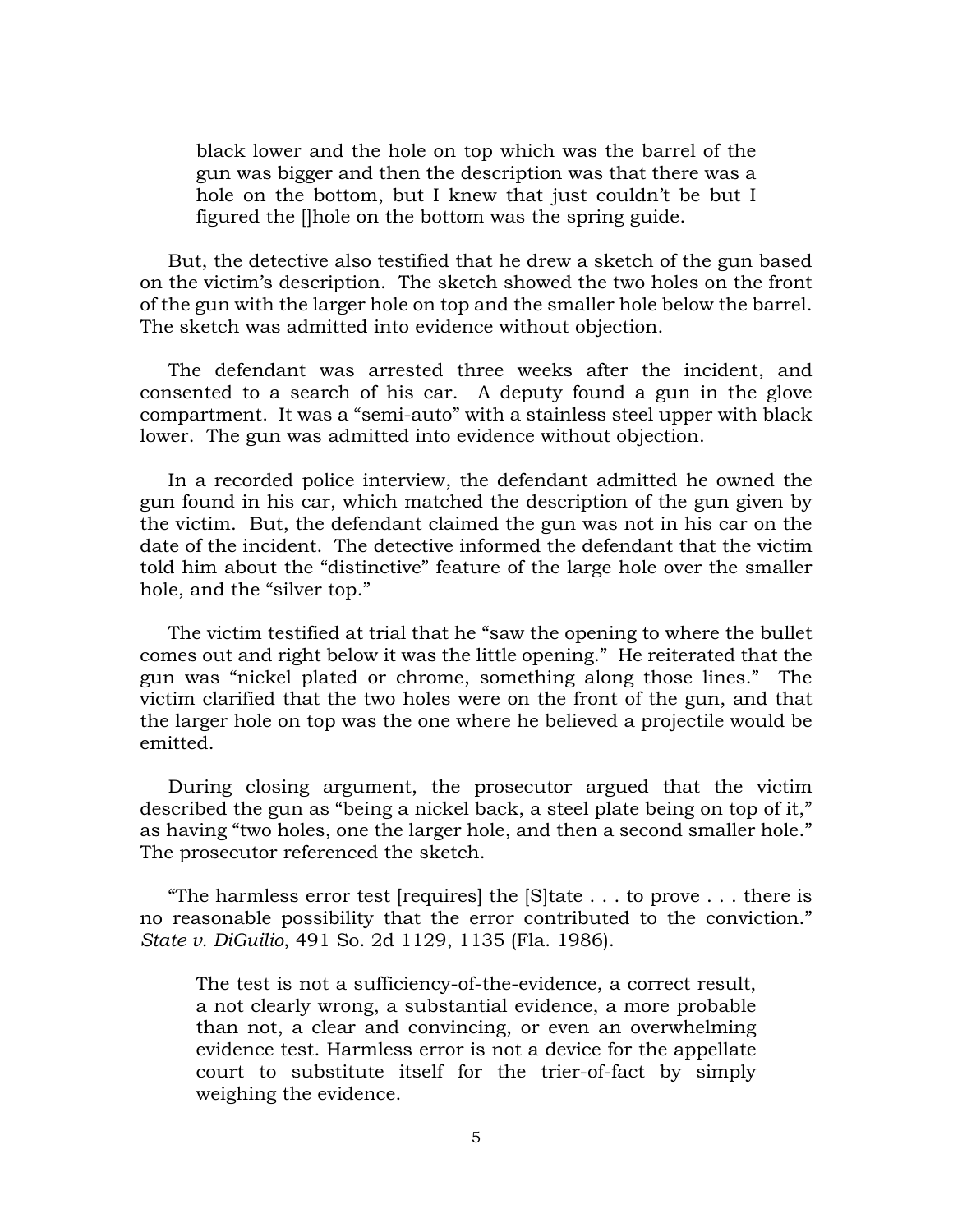*Id.* at 1139.

Here, most of the detective's testimony was cumulative to the victim's own trial testimony. The only difference between the two was the two-tone coloring of the gun. And, the victim identified the defendant as the one who threatened him with the gun.

The Fifth District has held the admission of hearsay is harmless where the victim testifies to the same information at trial. *See English v. State*, 43 So. 3d 871, 872-73 (Fla. 5th DCA 2010). It did so even though the hearsay contained a more detailed description than the victim's in-court description. *Id*.

In *English*, the victim reported a robbery of his cell phone. Law enforcement found the defendant nearby in clothes matching the victim's description. When law enforcement called the victim's cell phone number, the phone in the defendant's pants pocket rang. *Id*. at 872. The defendant objected to testimony about the suspect's description in a BOLO. While the Fifth District found the admission of the hearsay was error, the error was harmless because the testimony was cumulative of the victim's trial testimony.

We reached the same conclusion in *Presley v. State*, 839 So. 2d 813, 813-14 (Fla. 4th DCA 2003). There, we held that an officer's testimony of a BOLO description was harmless where the witness who called in the description testified at trial about her description of the defendant. *Id*. at 814; *see also Casica v. State*, 24 So. 3d 1236, 1241 (Fla. 4th DCA 2009) (holding that an erroneously admitted statement the victim made to a nurse was harmless in light of the victim's trial testimony); *Miles v. State*, 839 So. 2d 814, 819 (Fla. 4th DCA 2003) (finding an officer's hearsay testimony of the assailant's description was harmless given the victim's trial testimony); *Livingston v. State*, 219 So. 3d 911, 916 (Fla. 2d DCA 2017) (holding that an officer's erroneously admitted BOLO testimony was harmless considering the victim's trial testimony).

Here, a gun matching the victim's description was found in the defendant's car and admitted without objection. A sketch drawn by the detective, exhibiting the distinctive two holes at the front of the gun described by the victim, was admitted without objection. The victim testified about the incident and described the gun as chrome or silver with two holes in the front, the larger being at the top. While the admission of the hearsay was error, the detective's hearsay testimony was cumulative of other evidence describing the gun, including the victim's trial testimony.